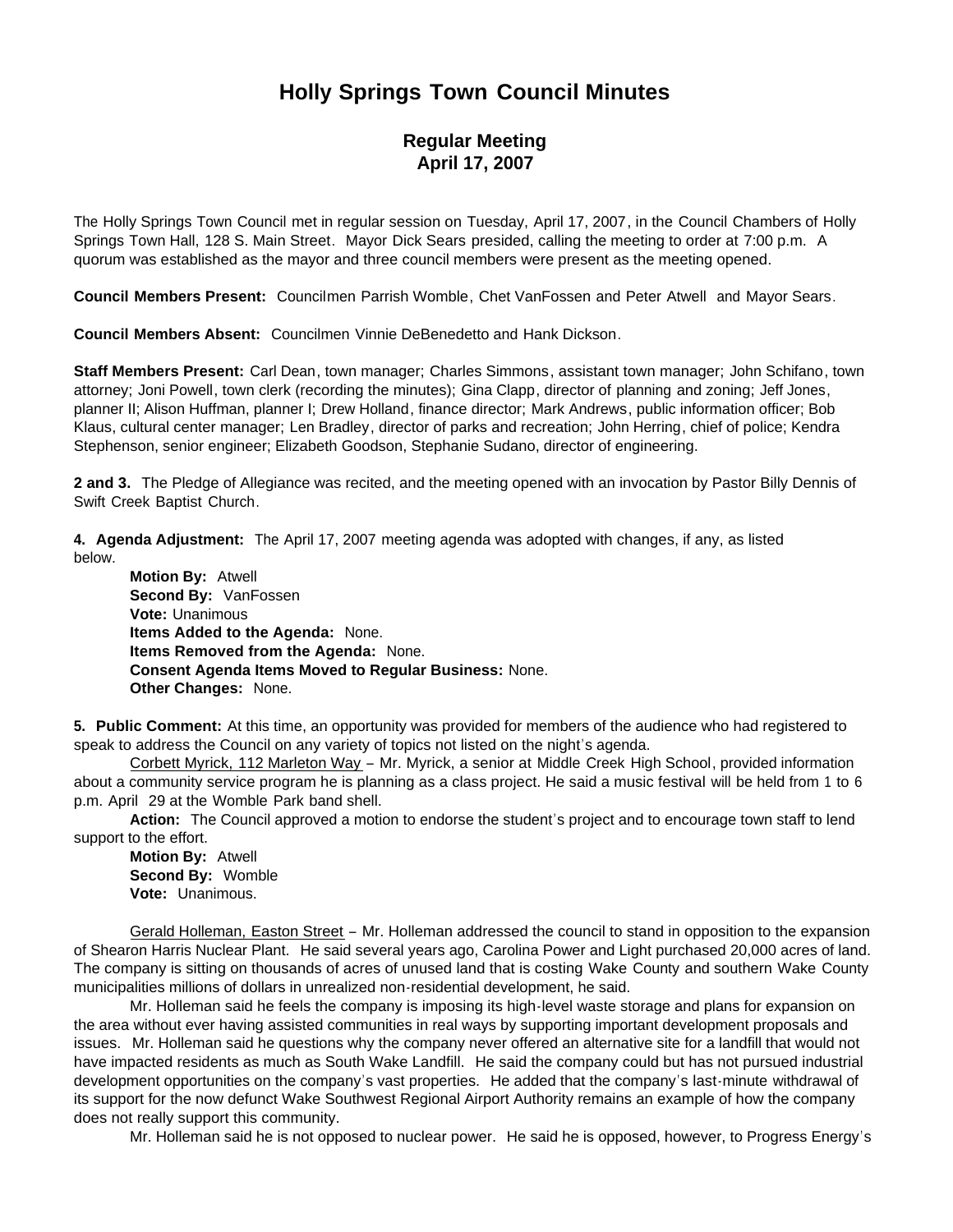plans for expansion on the grounds of the company's non-support of Holly Springs. He announced his intentions to create a committee of concerned citizens to formally oppose the plans for the Harris Plant proposed expansion.

Councilman Atwell added that he agreed with Mr. Holleman's comments, and he added that he is concerned that a dialogue needs to be started with the company as to what will happen if the plant is expanded and how it would affect Holly Springs.

Tim Sack, 232 Elam St. – Mr. Sack reminded the Council of a condition on the approval for Windcrest Subdivision that the barrier on Sandy Pointe Way remain until construction is complete. In the meantime, the eyesore barrier prevents connection of the communities, and construction is nearly completed. While construction is not 100% complete in Windcrest, it is not within a quarter mile of the barrier.

He asked if the council could direct that the barrier be removed.

No action was taken.

**6a. Public Hearing: Annexation Ordinance A07-01, 2109 Avent Ferry Road -** Ms. Huffman said the Town has received a petition for voluntary annexation of 73.42 acres located at 2109 Avent Ferry Road and that the petition meets all the statutory requirements for annexation.

Ms. Huffman explained that, upon annexation, the property would be assigned the Holly Springs R-30: Residential zoning classification. She said the Town also has received petitions for a growth plan amendment and rezoning of the property.

With that explanation completed, Mayor Sears opened the public hearing to accept input. The following comments were recorded:

Wayne Mauldin, 1301 Broad Street, Fuquay-Varina – Mr. Mauldin, representing the applicant, spoke in favor of the annexation. He said the applicant intends to extend water and sewer to the properties for residential development. There being no further input, the public hearing was closed.

 **Action:** The Council approved a motion to adopt annexation ordinance A07-01 annexing 50.82 acres owned by J. Michael and Rickey G. Edwards, and more particularly described as Wake County PINs: 0638.04-90-2709 and 0638.04-91-0888, and 22.60 acres owned by David McLain and Mr. and Mrs. Louis D. McLain, and more particularly described as Wake County PIN: 0638.04-92-4748, into the corporate limits of the Town of Holly Springs.

 **Motion By:** Womble **Second By:** VanFossen **Vote:** Unanimous

 *A copy of Annexation Ordinance A07-01 is incorporated into these minutes as addendum pages.*

**6b. Public Hearing: Growth Plan Amendment 07-GPA-02, 2109 Avent Ferry Road -** Ms. Huffman said the Town has received petitions for voluntary annexation and rezoning of property located at 2109 Avent Ferry Road. She said the total area of the three subject parcels is 73.4 acres, and a majority of the property is located on the south side of Avent Ferry Road across from Holly Pointe.

 Ms. Huffman explained that, upon annexation, the property would be assigned a Holly Springs zoning designation of R-30: Residential. The applicant is asking for a growth plan amendment and a rezoning of the three parcels to be in harmony with the surrounding area.

 She said the applicant is asking for a growth plan amendment to change the land use designation to Medium-Density Residential. The applicant hopes to be able to build a cluster development using only land that can be built on and preserve portions of open space within a designated location of the project.

 She said the project is not compatible with the 10-Year Comprehensive Plan; however, staff feels that approving a growth plan amendment would allow for the property to be developed as a cluster development, thus being in greater harmony with the surrounding area due to protection of the existing natural features and designated open space.

Ms. Huffman said staff and Planning Board recommend approval.

With that explanation completed, Mayor Sears opened the public hearing to accept input. The following comments were recorded: None.

There being no input, the public hearing was closed.

 **Action:** The Council approved a motion to approve 10-Year Comprehensive Growth Plan Amendment 07-GPA-02 to change the future land use designation of 73.4 acres at 2109 Avent Ferry Road from LDR: Low-Density Residential to MDR: Medium-Density Residential as submitted by Wayne Mauldin of Mauldin-Watkins Surveying, PA.

 **Motion By:** Womble **Second By:** VanFossen **Vote:** Unanimous

**6c. Public Hearing: Zoning Map Change Petition 07-REZ-CU-03, 2109 Avent Ferry Road -** Ms. Huffman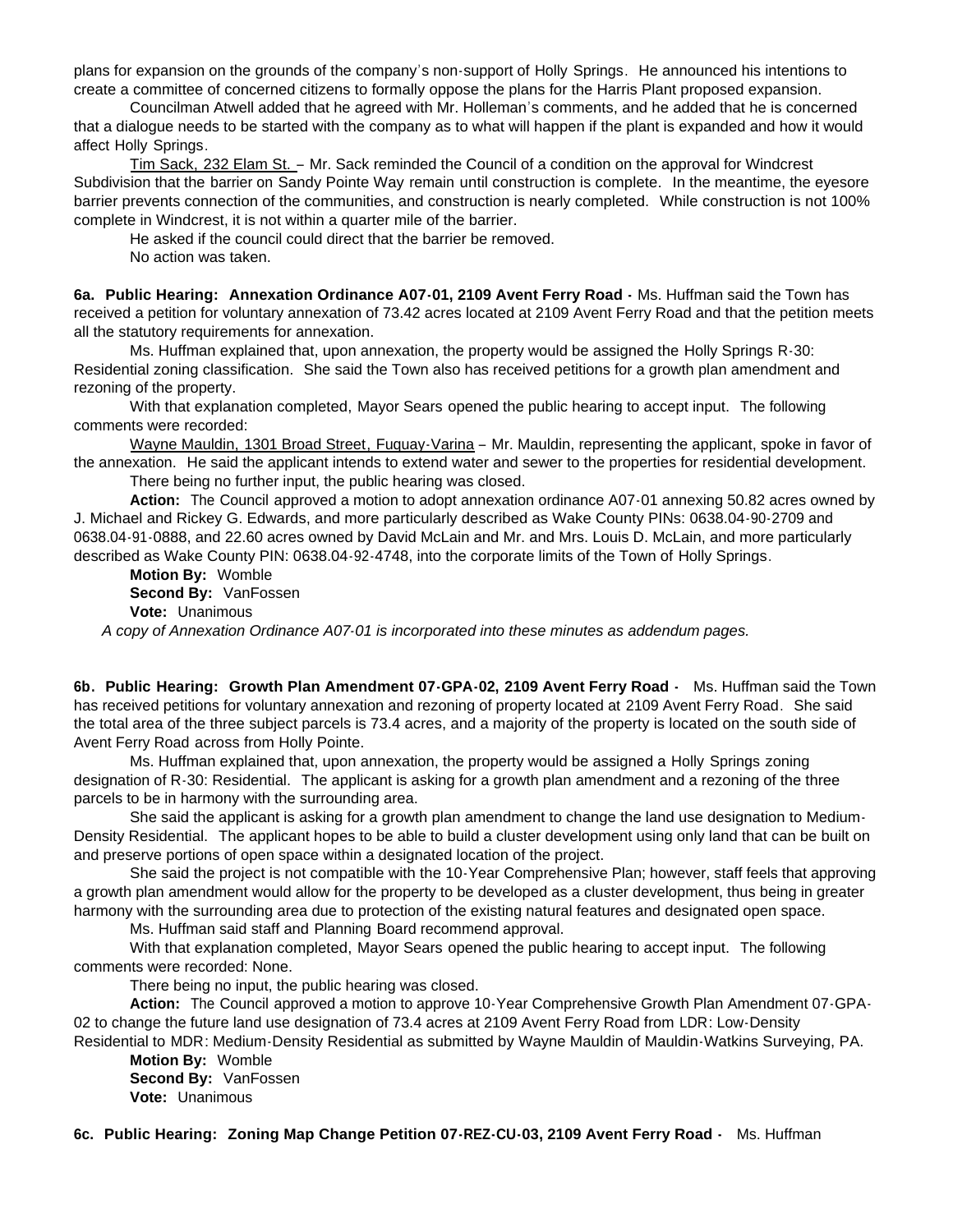explained that the Town has received a petition for rezoning of property located at 2109 Avent Ferry Road from R-30 upon annexation to R-15: Residential.

She reported that the condition the applicant is placing on the rezoning  $-$  a maximum of 160 lots, or 2.17 units per acre – would be in keeping with the intent of the low-density residential (2 units per acre) when comparing the density of the R-15 zoning classification (2.25 units per acre)

 In agenda packets, Ms. Huffman had explained that, in requesting the rezoning, the applicant would be in keeping with the harmony of the surrounding neighborhoods of Holly Pointe and Union Ridge. Both of these neighborhoods have R-10 zoning; therefore, the applicant is requesting a lesser density than the neighboring subdivisions.

 Ms. Huffman said during additional dialog with the developer and staff after the Planning Board meeting, the following verbiage change is being proposed to Condition No. 3: from, "No slab-on-grade dwellings will be permitted" to, "No slab-on-grade dwellings will be permitted, and the grading will be designed to preserve the natural vegetation to the maximum extent practicable. If natural vegetation is not maintained undisturbed and in good condition for a minimum threshold, then landscaping will need to be replanted. This threshold will be coordinated with the developer and staff during the development plan review process and presented to Town Council for approval."

With that explanation completed, Mayor Sears opened the public hearing to accept input. The following comments were recorded:

Wayne Mauldin, 1301 Broad Street, Fuquay-Varina – Mr. Mauldin, surveyor for the project, addressed the Council to clarify that the minimum dwelling size would be 2,000 square feet.

Councilman Atwell asked about slab-on-grade construction; clearing of land and the widening of Avent Ferry Road. Mr. Mauldin fielded those questions, saying that there would be no homes built on slabs and that clearing of the property would be to the extent needed for construction and that while some lots may need extensive grading, there would be nothing that would be considered, "mass grading." Mr. Mauldin added that the developer would widen Avent Ferry Road in accordance with Town requirements.

Texanna Washington, 2025 Avent Ferry Road – Ms. Washington, who is a neighboring property owner, said she was in attendance to learn about what is going on with property in her area.

There being no further input, the public hearing was closed.

**Action #1:** The Council approved a motion to approve and accept the following zoning consistency statement: "The requested zone map change from R-30 to R-15 is consistent with the Holly Springs 10-Year Comprehensive Growth Plan since the future land use plan map indicates this property as medium-density residential (maximum density of 3.25 units per acre), and the R-15: Residential district sets the maximum allowed density at 2.25 units per acre.

 **Motion By:** Atwell **Second By:** Womble **Vote:** Unanimous

 **Action #2:** The Council approved a motion to approve Zone Map Change Petition 07-REZ-CU-03 to change the zoning of 73.4 acres of Wake County PINs 0638-92-4748, 0638-91-0888 and 0638-90-2709 from R-30: Residential to R-15: Residential as submitted by Wayne Mauldin of Mauldin-Watkins Surveying, PA. with the following conditions:

- 1. Minimum dwelling size of 2,000 square feet
- 2. All foundations to be made of masonry, stone or other comparable material
- 3. No slab-on-grade dwellings will be permitted, and the grading will be designed to preserve the natural vegetation to the maximum extent practicable. If natural vegetation is not maintained undisturbed and in good condition for a minimum threshold, then landscaping will need to be replanted. This threshold will be coordinated with the developer and staff during the development plan review process and presented to Town Council for approval.
- 4. Limit lot count to 160 lots
- 5. 15% open space

 **Motion By:** Atwell **Second By:** Womble **Vote:** Unanimous

**6d. Public Hearing: Annexation Ordinance A07-02, 4600 Sunset Lake Road -** Ms. Huffman said the Town has received a petition for voluntary annexation of 2.036 acres located at 4600 Sunset Lake Road. She said the petition meets all the statutory requirements for annexation.

With that explanation completed, Mayor Sears opened the public hearing to accept input. The following comments were recorded: None.

There being no input, the public hearing was closed.

 **Action:** The Council approved a motion to adopt annexation ordinance A07-02 annexing 2.036 acres owned by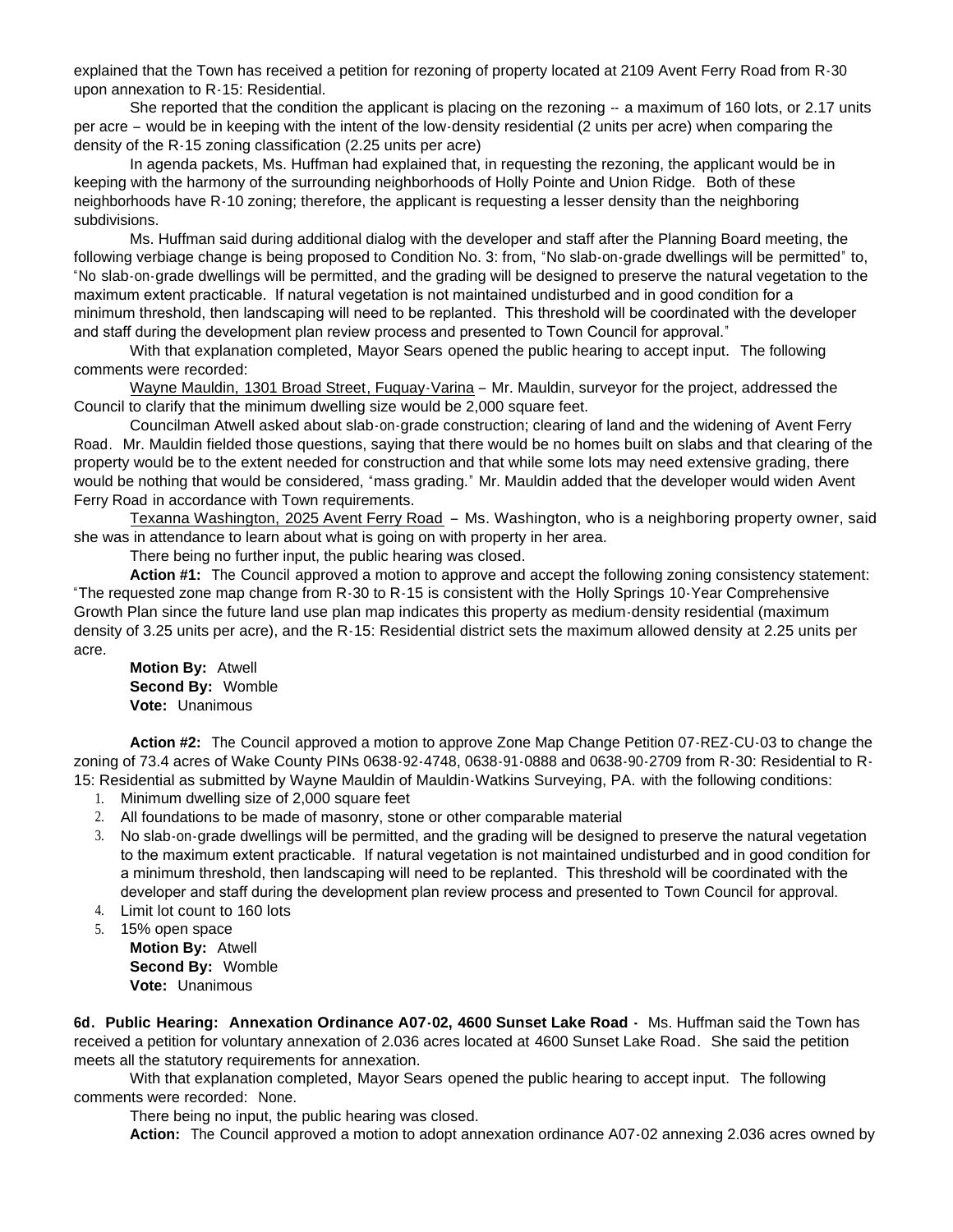Jesse C. and Jenny R. Appleton, and more particularly described as Wake County PIN: 0750.04-52-9273, into the corporate limits of the Town of Holly Springs.

 **Motion By:** Womble **Second By:** VanFossen **Vote:** Unanimous  *A copy of Annexation Ordinance A07-02 is incorporated into these minutes as addendum pages.*

**6e. Public Hearing: Annexation Ordinance A07-03, Woodcreek Development -** Ms. Huffman reported that the Town has received a petition for voluntary annexation of 1.17 acres located within Woodcreek development. The petition meets all the statutory requirements for annexation.

With that explanation completed, Mayor Sears opened the public hearing to accept input. The following comments were recorded: None.

There being no input, the public hearing was closed.

 **Action:** The Council approved a motion to adopt annexation ordinance A07-03 annexing 1.17 acres owned by Holly Springs Residential Properties, LLC, and more particularly described as a portion of Wake County PIN: 0659.02- 87-2146, into the corporate limits of the Town of Holly Springs.

 **Motion By:** VanFossen **Second By:** Womble **Vote:** Unanimous

**6f. Public Hearing: Zoning Map Change Petition 07-REZ-04, Rosewood Centre Tract 2-** Ms. Huffman said at agenda packet deadlines Tuesday afternoon, the applicant requested via email that this zoning map change petition be withdrawn.

 She said because the public hearing was advertised, it would be best for the Council to confirm that no one is present to address the issue, and then proceed with the meeting agenda with no further action required. The minutes, she said, would reflect that the petition was withdrawn.

Mayor Sears asked if anyone in the audience was present to address the issue. No one requested the floor.

 Determining that there was no reason to hold a public hearing, Mayor Sears proceeded with the regular meeting agenda. It is noted for the record that the applicant requested by way of an April 10, 2007, e-mail message to Mr. Schifano that the rezoning request be withdrawn.

**Action:** None.

**7. Consent Agenda:** All items on the Consent Agenda were approved following a motion by Councilman Atwell, a second by Councilman VanFossen and a unanimous vote. The following actions were affected:

7a. Minutes - The Council approved minutes of the Council's regular meeting held on March 20, 2007.

 7b. Budget Report – The Council received a report of FY 2006-07 budget amendments #76 through #97 approved by the town manager. *A copy of the budget report is incorporated into these minutes as addendum pages.*

 7c. Budget Amendment, \$7,400 – The Council adopted an amendment to the FY 2006-07 budget in the amount of \$7,400 to provide funding for the summer youth work crew program through June 30, 2007. *A copy of the budget amendment is incorporated into these minutes as an addendum page.*

7d. Budget Amendment, \$230 – The Council adopted an amendment to the FY 2006-07 budget in the amount of \$230 to accept insurance proceeds for a damaged fire truck windshield. *A copy of the budget amendment is incorporated into these minutes as an addendum page.*

 7e. Budget Amendment, \$13,225 – The Council adopted amendments to the FY 2006-07 reserve and Main Street project budgets in the amount of \$13,225 to purchase Main Street right of way from Holly Springs Baptist Church. C*opies of the budget amendments are incorporated into these minutes as addendum pages.*

 7f. Budget Amendment, \$3,200 – The Council adopted an amendment to the FY 2006-07 budget in the amount of \$3,200 to provide for landscaping around the police station. *A copy of the budget amendment is incorporated into these minutes as an addendum page.*

 7g. Budget Amendment, \$420,000 – The Council adopted an amendment to the FY 2006-07 budget in the amount of \$420,000 to reallocate revenues within the budget. *A copy of the budget amendment is incorporated into these minutes as an addendum page.*

7h. Performing Arts Alliance Members – The Council approved the addition of the Holly Berry Players and Bare Theatre as members of the Performing Arts Alliance program for events Jan. 1 – Dec. 31, 2007.

 7i. Progress Energy Easement – The Council authorized an easement on Lee Street for a Shearon Harris Nuclear Plant Warning siren owned by Progress Energy. *A copy of the Progress Energy easement is incorporated into these minutes as addendum pages.*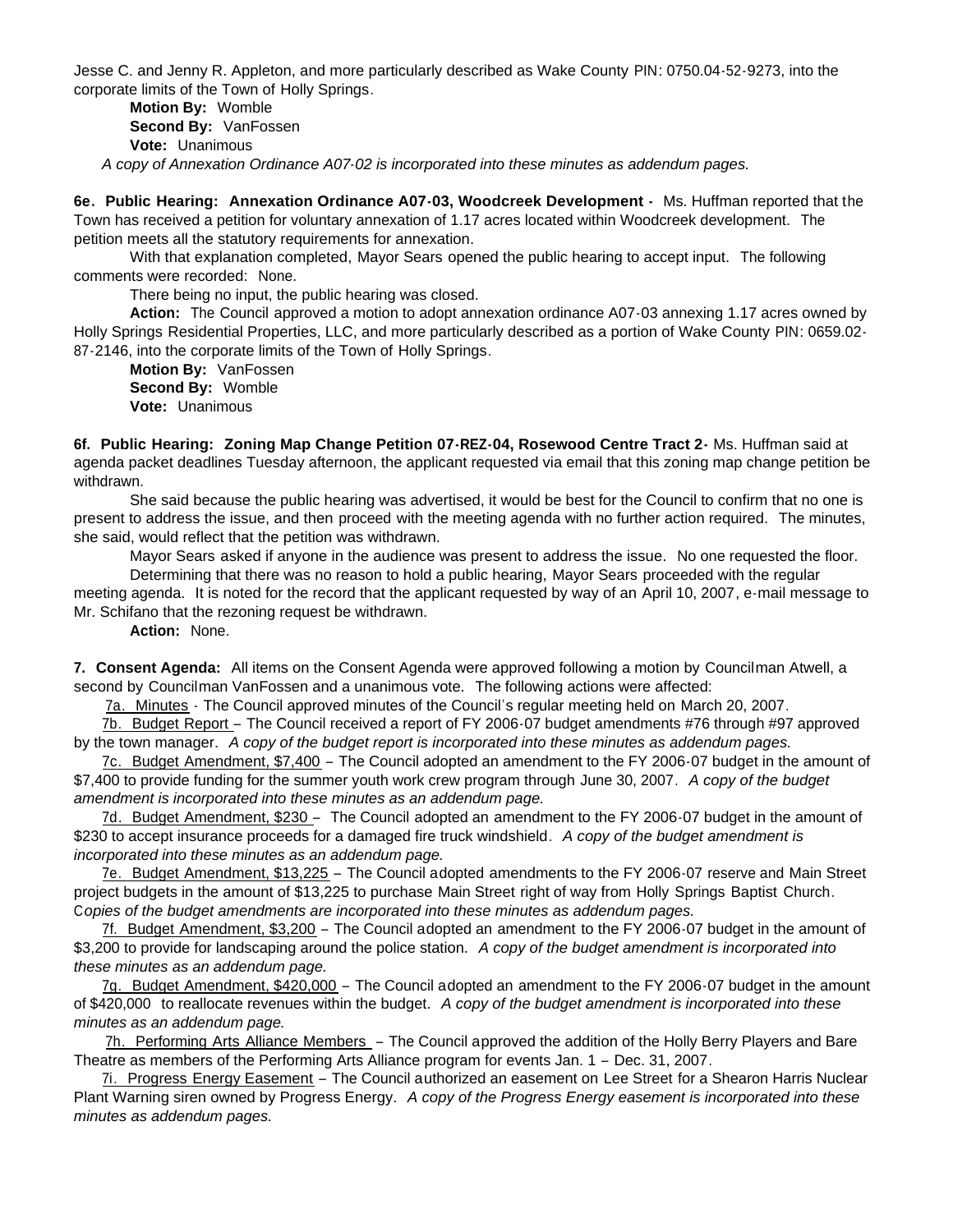**8a. Holly Springs Baptist Church Parking Lot** – Ms. Stephenson said in the past several weeks, the town has been in discussions with Holly Springs Baptist Church regarding the construction of a town parking lot on church property. The parking lot would be constructed and maintained by the town. During the week it would be used by the town for public parking; the Baptist Church would use the lot on Sundays and at other times for special events, such as weddings and funerals.

 Ms. Stephenson said the parking lot for Holly Springs Baptist Church would add 33 spaces to the Village District. The lot also would fit well with the town's upcoming downtown enhancement project and would provide a needed sidewalk connection to Raleigh Street, she noted. The project would cost approximately \$150,000 to construct; however, this estimate is not based on a final design, Ms. Stephenson said, adding that the Town Attorney is working with the church to secure an agreement that would outline the parameters of joint use.

 Mr. Dean addressed the Council to explain that the project would be a good cooperative effort between the church and the town to provide much-needed downtown parking.

 Mr. Simmons added that he will be providing the church with the draft joint use agreement for the church's input. He said he hopes to bring the agreement to the Council at the next meeting.

 Councilman VanFossen had some comments, including a comment to provide a pedestrian way through the landscaping on Main Street; he also asked about details for handicapped parking requirements.

 Ms. Stephenson and Mr. Dean stressed that the draft plan is very preliminary and that staff is asking for agreement that the project is worth pursuing.

 Councilman Atwell agreed with Councilman VanFossen's comments about connectivity. He added that he would like to see landscaping and architectural features that will prevent Main Street from looking like a parking lot of cars.

 There was discussion about parking lot plan details: traffic flow, direction of that flow, safety, appearance, and coordination with the appearance of downtown.

 Ms. Stephenson said staff had hoped to get approval from the Council about the idea before spending lots of time on specific design.

Councilman Atwell said the consensus of the council is that they like the idea, but the plan needs work.

**Action:** The Council approved a motion to endorse the concept of pursuing a joint-use parking lot at Holly Springs Baptist Church.

 **Motion By:** Atwell **Second By:** VanFossen **Vote:** Unanimous

**9b. Holly Springs United Methodist Church Parking Lot** – Ms. Stephenson said Holly Springs United Methodist Church is preparing to expand its church facilities, and a preliminary master plan has been completed by Tise-Kiester Architects.

Ms. Stephenson said the church is anticipating a +/- 100-space parking lot. It has been proposed that this parking lot be a joint venture between the Town and Holly Springs United Methodist Church. Due to future building locations, a +/- 76-space parking lot could be designed in-house by the engineering department and constructed at this time. The proposed lot would serve the Village District and the Cultural Arts Center during the week and the church on Sundays and during special events.

 She said this is a unique opportunity to provide additional parking without the expense of purchasing property. The Town Attorney would work with the church on an agreement for usage, she added.

 Ms. Stephenson said a very ballpark figure for construction of this project is \$275,000. A more reliable construction estimate could be completed when a survey for the property is completed. Staff would come back before the Council with a preliminary plan and construction estimate once a survey has been completed, she said.

 During discussion, it was determined that the Holly Springs Baptist Church parking lot project is farther along in the process, and it does not need to be tied to this second project and be held up by it. Also, it was determined that staff should investigate the cost and feasibility of deck parking on this property to maximize the number of spaces and to take advantage of the topography.

**Action:** The Town Council approved a motion to authorize staff to move forward with surveying and preliminary design for a joint-use parking lot at Holly Springs United Methodist Church with further information to be provided on the feasibility of deck parking.

 **Motion By:** VanFossen **Second By:** Atwell **Vote:** Unanimous

 **9. Other Business:** Councilman Womble said he would like to revisit Mr. Sack's barrier question. **Action:** The Council approved a motion to direct that the street barrier on Sandy Pointe Way between